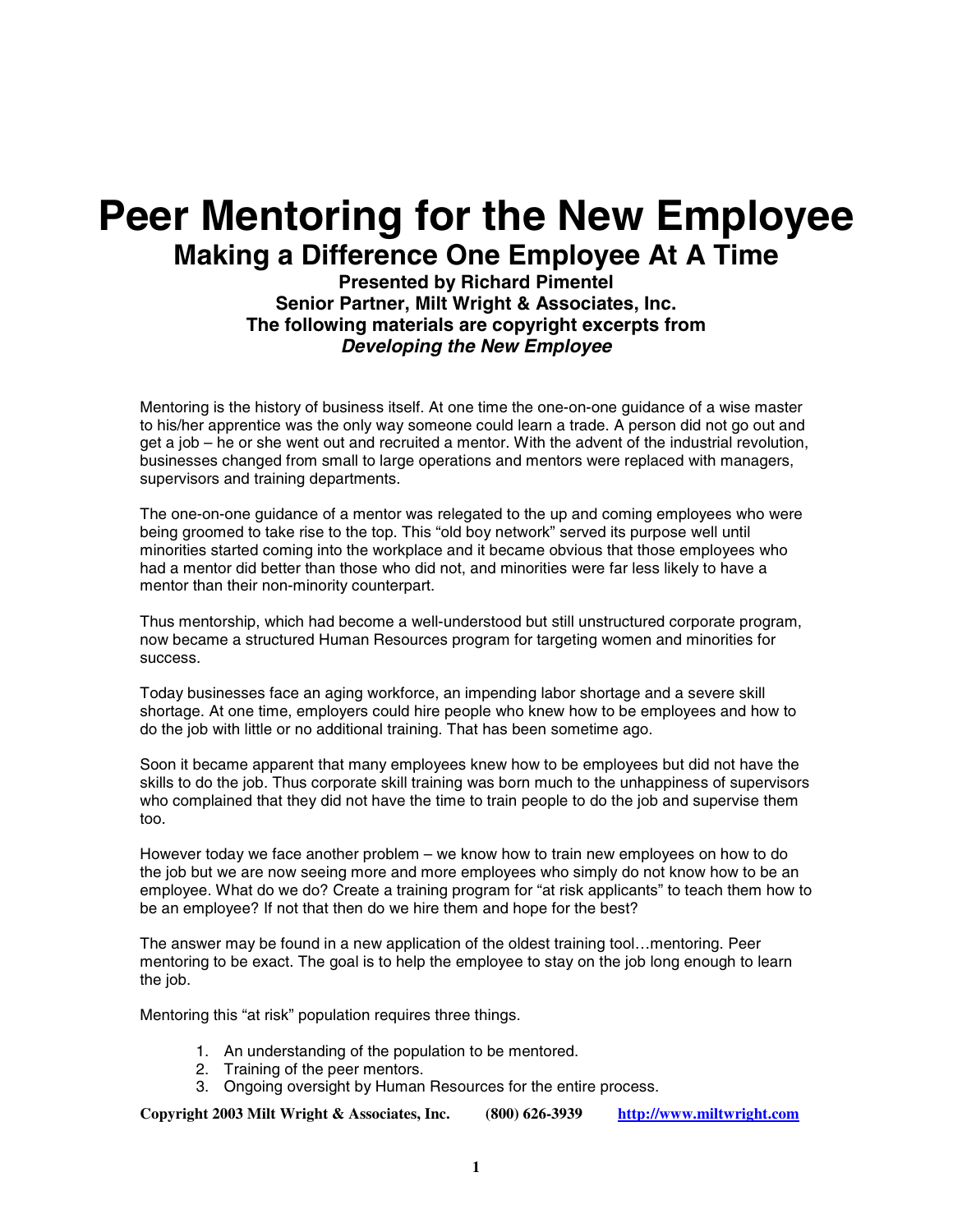### **BENEFITS OF EMPLOYEE MENTORING**

By pairing up a new employee with someone in the company who is more experienced to serve as an employee coach or mentor, you will offer encouragement, promote growth and develop employees while helping them make a greater contribution to the organization. Employee coaching and mentoring can also help an already effective employee become even more productive in his or her current position. Some of the benefits of implementing an employee coaching or mentoring process include:

- The mentor or coach can provide individual assistance to employees who encounter difficulties or who are experiencing the challenges of transition as new employees.
- The availability of a mentor or coach can empower the employee and demonstrating the employer's commitment to that person's success.
- The mentor or coach can help to establish a climate in which employee personal and career growth can take place and create a safe place for employees to bring questions and problems.
- The mentor or coach can model appropriate business behaviors that you want to cultivate in the employee.
- The mentor or coach can keep the employee informed about opportunities where his/her skills dovetail with the company's goals and strategies.

#### GUIDELINES FOR EMPLOYEE MENTORING

Mutually commit to the concept of coaching

Acknowledge employee potential and show appreciation

Elicit cooperation and encourage employee ideas

Together, establish mutual goals and choose a course of action

Provide positive reinforcement for improvement

Hold periodic review meetings

Place value (thus reward) on the mentoring role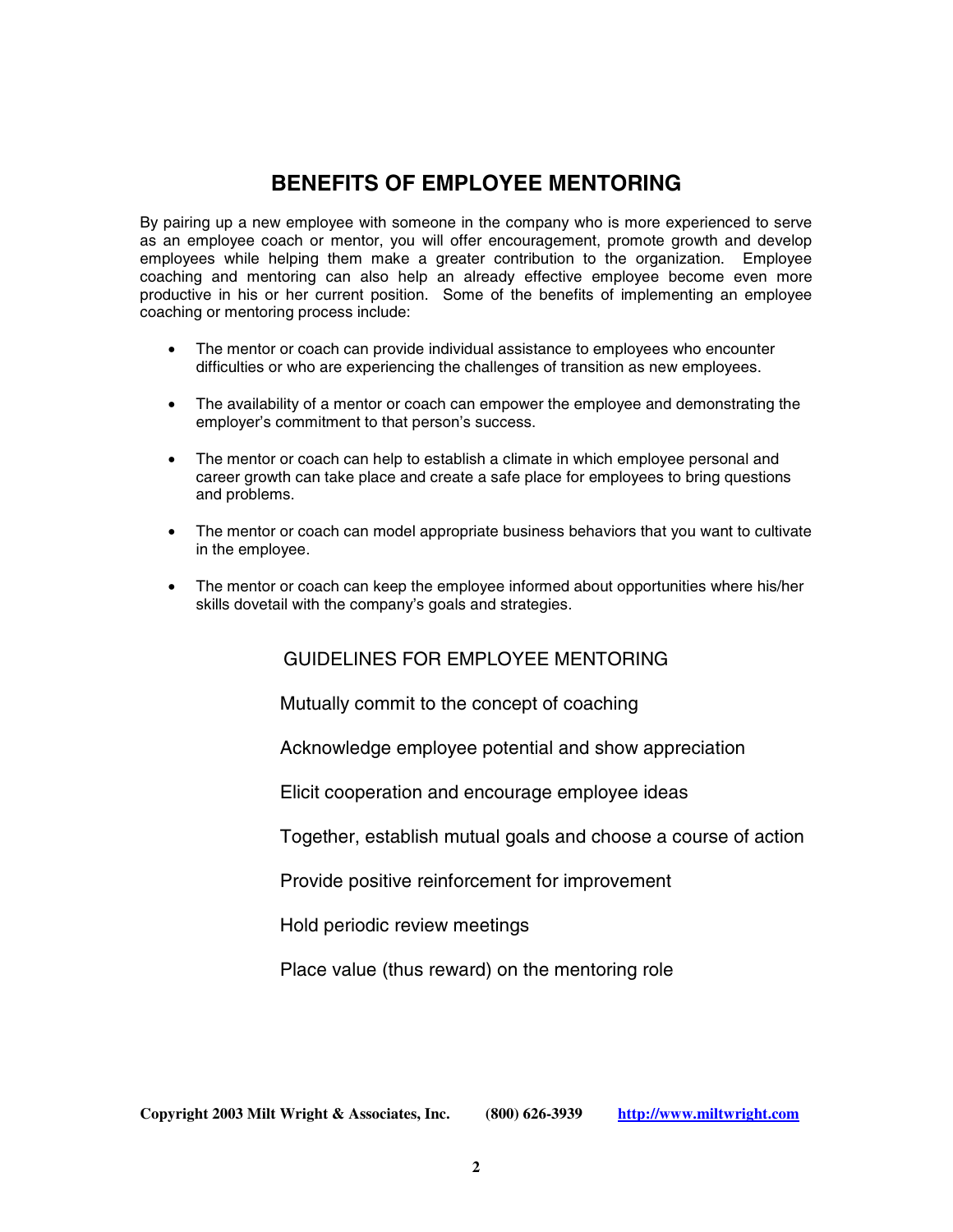#### **EMPLOYEE BEHAVIOR CHECKLIST**

#### Source: This is an excerpt from **Developing The New Employee Trainer's Manual**, written by Richard Pimentel

- (1) \_\_\_\_\_ Following company rules and regulations.
- (2) \_\_\_\_\_ Showing up for work on time; calling in promptly when late or sick.
- (3) \_\_\_\_\_ Maintaining good personal hygiene and dressing appropriately.
- (4) \_\_\_\_\_ Exhibiting appropriate interpersonal behavior with coworkers and customers.
- (5) \_\_\_\_\_ Maintaining professional integrity in conflict situations and managing moods and emotions appropriately.
- (6) \_\_\_\_\_ Being willing to speak up when there is a problem.
- (7) \_\_\_\_\_\_ Being able to respond well to constructive criticism and being able to give criticism in a constructive way.
- (8) \_\_\_\_\_ Treating coworkers with respect; not using inappropriate language in the workplace; not flirting with or teasing coworkers or telling racist or sexist jokes.
- (9) \_\_\_\_\_ Looking for ways to use time, skills and talents to the advantage of the organization; not waiting for someone else to tell them what to do but seeking ways to maintain productivity.
- (10) \_\_\_\_\_ Maintaining performance standards.
- (11) \_\_\_\_\_ Being willing to share and give credit where credit is due.
- (12) \_\_\_\_\_ Being honest regarding compensation, hours worked, etc.
- (13) \_\_\_\_\_ Being loyal to the company in terms of not sharing product or service secrets or customers with competitors.
- (14) \_\_\_\_\_ Not lying, cheating or stealing from the company, one's coworkers or customers.
- (15) \_\_\_\_\_ Not drinking alcohol or using drugs during work hours; not coming to work having consumed alcohol or drugs.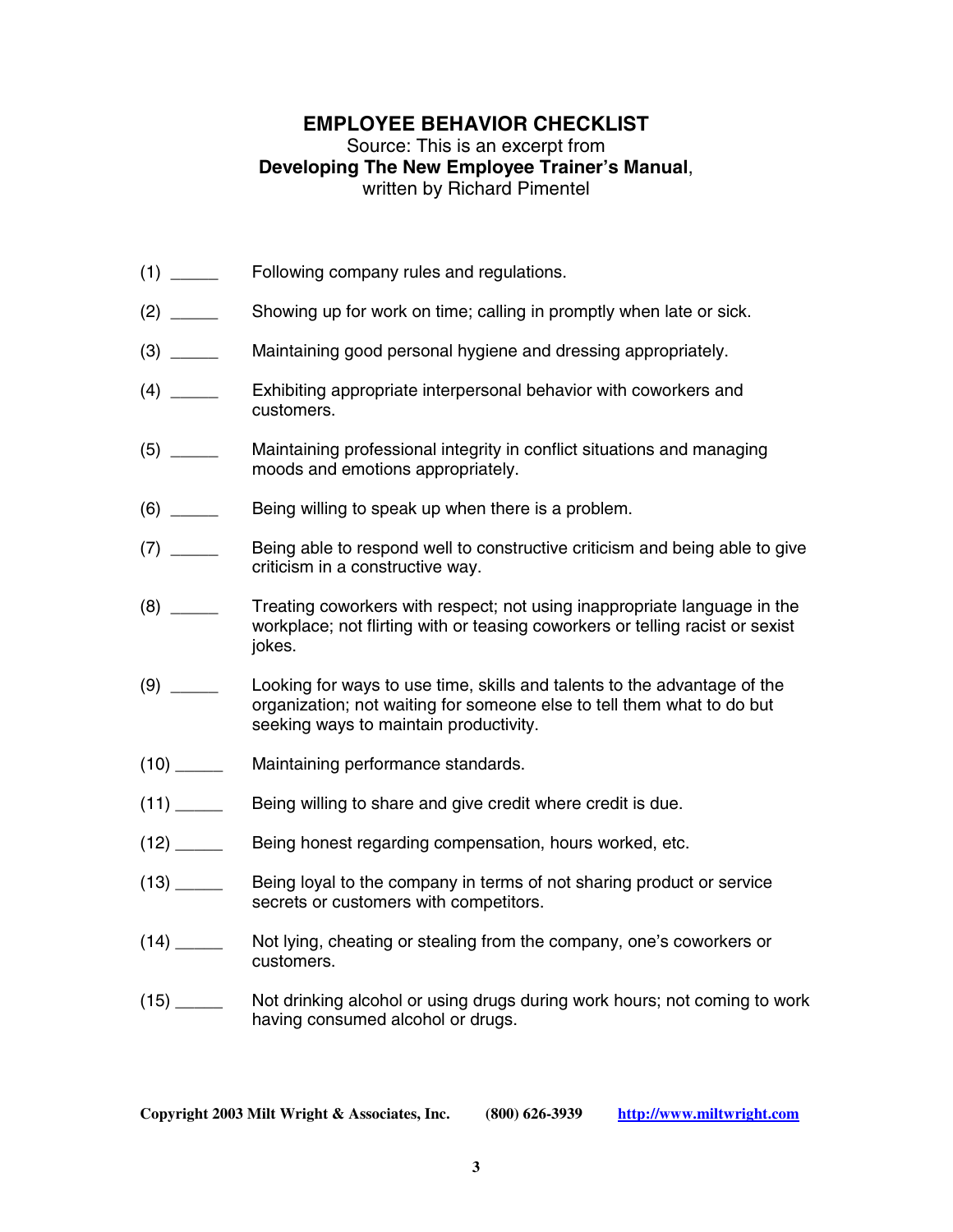| <b>INSTRUCTIONAL SUMMARY</b>                             | <b>NOTES</b>                                                                                                                                                                                                                                                                                     |  |
|----------------------------------------------------------|--------------------------------------------------------------------------------------------------------------------------------------------------------------------------------------------------------------------------------------------------------------------------------------------------|--|
| <b>PROBLEM-SOLVING AND</b><br><b>CONFLICT MANAGEMENT</b> |                                                                                                                                                                                                                                                                                                  |  |
| 1.                                                       | Write the following words across the top of a flipchart or<br>overhead transparency and state that, according to the survey<br>conducted prior to the design of this workshop, the majority of<br>employers reported that most work-related problems fall into one<br>of these three categories. |  |
|                                                          | <b>Attendance</b><br><b>Production</b><br><b>Behavior</b>                                                                                                                                                                                                                                        |  |
| 2.                                                       | For each of three categories, ask the following questions and<br>record the group's responses under the appropriate column.                                                                                                                                                                      |  |
|                                                          | (a) Can you cite some examples from your own<br>workplaces of problems relating to (Attendance)<br>(Production) (Behavior)?                                                                                                                                                                      |  |
|                                                          | (b) As we look back on the problems you have identified,<br>at what point do we typically bring to the employee's<br>attention that there is, in fact, a problem - the first<br>time, second time, third time?                                                                                   |  |
|                                                          | Most people will agree that it is the third time or after that the<br>employer will actually realize that there is a problem.                                                                                                                                                                    |  |
|                                                          | <b>DISCUSSION POINTS:</b>                                                                                                                                                                                                                                                                        |  |
| 3.                                                       | Look over the responses recorded on the flipchart and note that<br>most of the strategies for conflict resolution or problem<br>correction:                                                                                                                                                      |  |
|                                                          | (a) Assume a minimum level of sophistication.                                                                                                                                                                                                                                                    |  |
|                                                          | (b) Assume that employees are informed and understand<br>what is being expected of them.                                                                                                                                                                                                         |  |
|                                                          | (c) Assume that employees know how to correct or better<br>the situation.                                                                                                                                                                                                                        |  |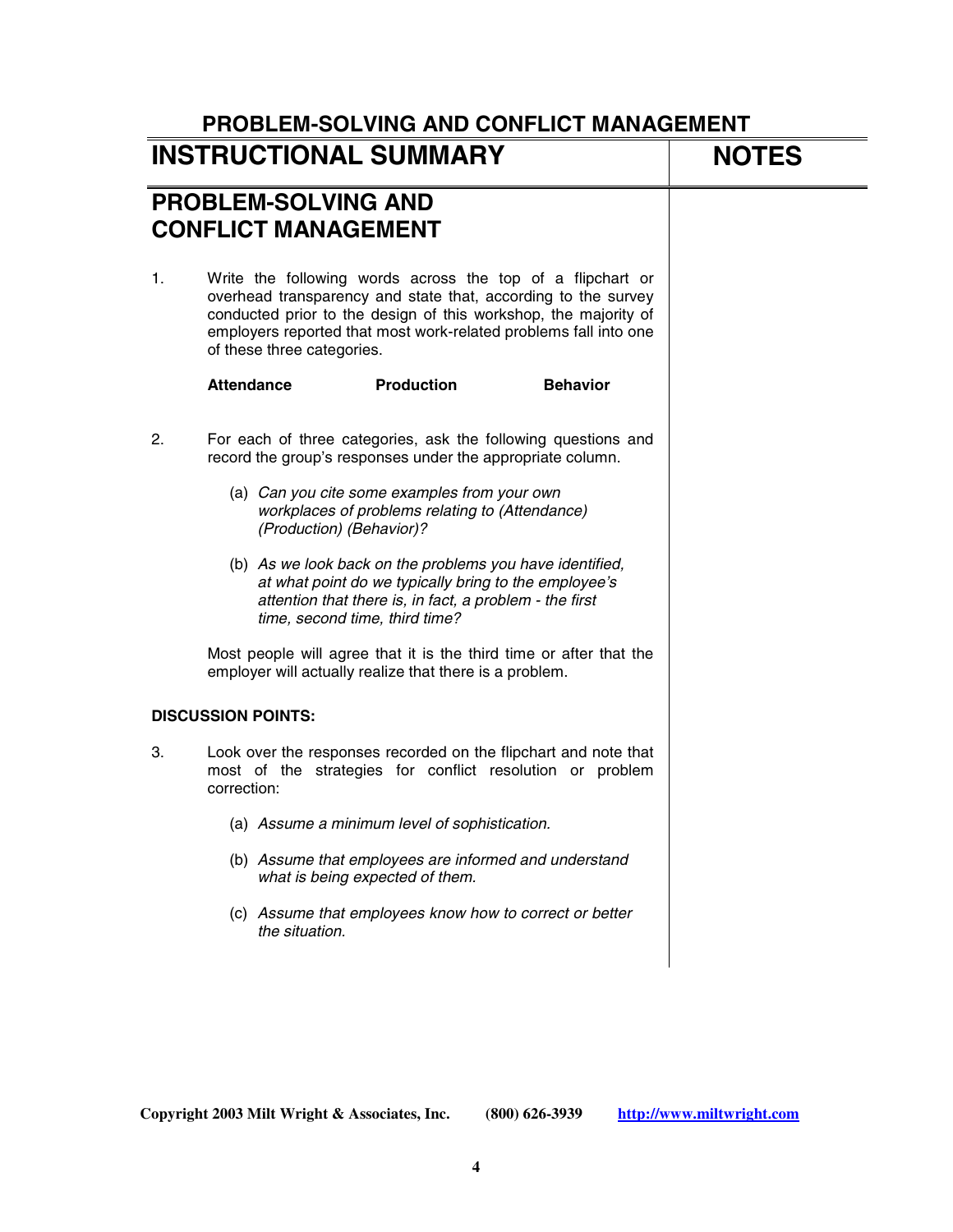|    | <b>INSTRUCTIONAL SUMMARY</b> | <b>NOTES</b>                                                                                                                                                                                                                                                                                                                                                                                                                                                                                                                                                        |                           |
|----|------------------------------|---------------------------------------------------------------------------------------------------------------------------------------------------------------------------------------------------------------------------------------------------------------------------------------------------------------------------------------------------------------------------------------------------------------------------------------------------------------------------------------------------------------------------------------------------------------------|---------------------------|
| 4. |                              | Pose the following question to the group:                                                                                                                                                                                                                                                                                                                                                                                                                                                                                                                           |                           |
|    |                              | How would your strategy change if you knew that we were<br>dealing with someone who had not worked before and did not<br>know what rule he or she was breaking?                                                                                                                                                                                                                                                                                                                                                                                                     |                           |
|    |                              | Look for responses that reflect the need to address problems<br>when they first present themselves. The trainer should point out<br>that not addressing a problem in the beginning with an<br>inexperienced employee assumes that they knew it was a<br>problem and assumes that there will be some self-correction.<br>But if an employee does not know it is a problem, there is no<br>chance of self-correction. The longer the supervisor waits to<br>confront the issue, the more likely that he/she will be frustrated<br>and angry during the confrontation. |                           |
| 5. |                              | Pose the following two questions to the group:                                                                                                                                                                                                                                                                                                                                                                                                                                                                                                                      |                           |
|    |                              | How would your approach change or differ if you knew that the<br>employee had very low self-esteem and/or a lack of confidence<br>in his/her ability to succeed in the workplace?                                                                                                                                                                                                                                                                                                                                                                                   |                           |
|    |                              | What do you consider to be the most important elements or<br>factors of a healthy and constructive confrontation with an<br>employee who is having a problem in one of these areas?                                                                                                                                                                                                                                                                                                                                                                                 |                           |
|    |                              | Elicit feedback from the group.                                                                                                                                                                                                                                                                                                                                                                                                                                                                                                                                     |                           |
|    |                              | In the case that any of the following points are not made by someone in<br>the group, bring them up yourself:                                                                                                                                                                                                                                                                                                                                                                                                                                                       |                           |
|    |                              | Tell the employee what he/she is doing well, and<br>provide ways in which he/she needs to improve;                                                                                                                                                                                                                                                                                                                                                                                                                                                                  |                           |
|    |                              | Be unemotional in his/her evaluation with focus on<br>behavior, rather than the person;                                                                                                                                                                                                                                                                                                                                                                                                                                                                             |                           |
|    | $\bullet$                    | Communicate the impact of the employee's behavior<br>on the rest of the workplace;                                                                                                                                                                                                                                                                                                                                                                                                                                                                                  |                           |
|    | $\bullet$                    | The need for a clear cut and simple plan for<br>correction;                                                                                                                                                                                                                                                                                                                                                                                                                                                                                                         |                           |
|    | $\bullet$                    | The necessity of ensuring that the employee<br>understands and is in agreement with the plan;                                                                                                                                                                                                                                                                                                                                                                                                                                                                       |                           |
|    |                              | The need to give weekly, sometimes daily feedback<br>in the beginning; and,                                                                                                                                                                                                                                                                                                                                                                                                                                                                                         |                           |
|    |                              | Copyright 2003 Milt Wright & Associates, Inc.<br>$(800)$ 626-3939                                                                                                                                                                                                                                                                                                                                                                                                                                                                                                   | http://www.miltwright.com |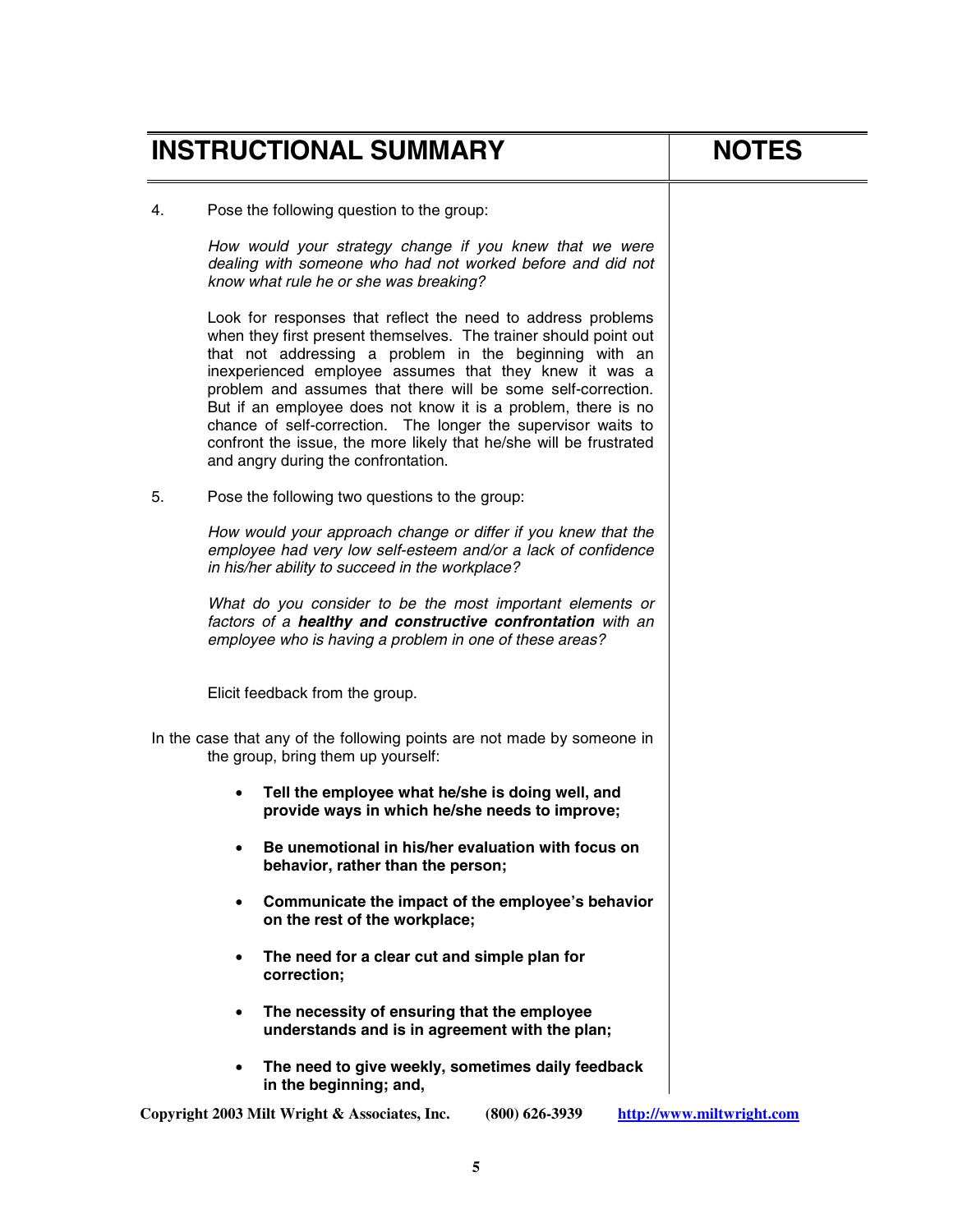• **The importance of giving positive feedback once the employee begins exhibiting the desired behavior (celebrate that which you want to see more of!)** 

**Copyright 2003 Milt Wright & Associates, Inc. (800) 626-3939 http://www.miltwright.com**